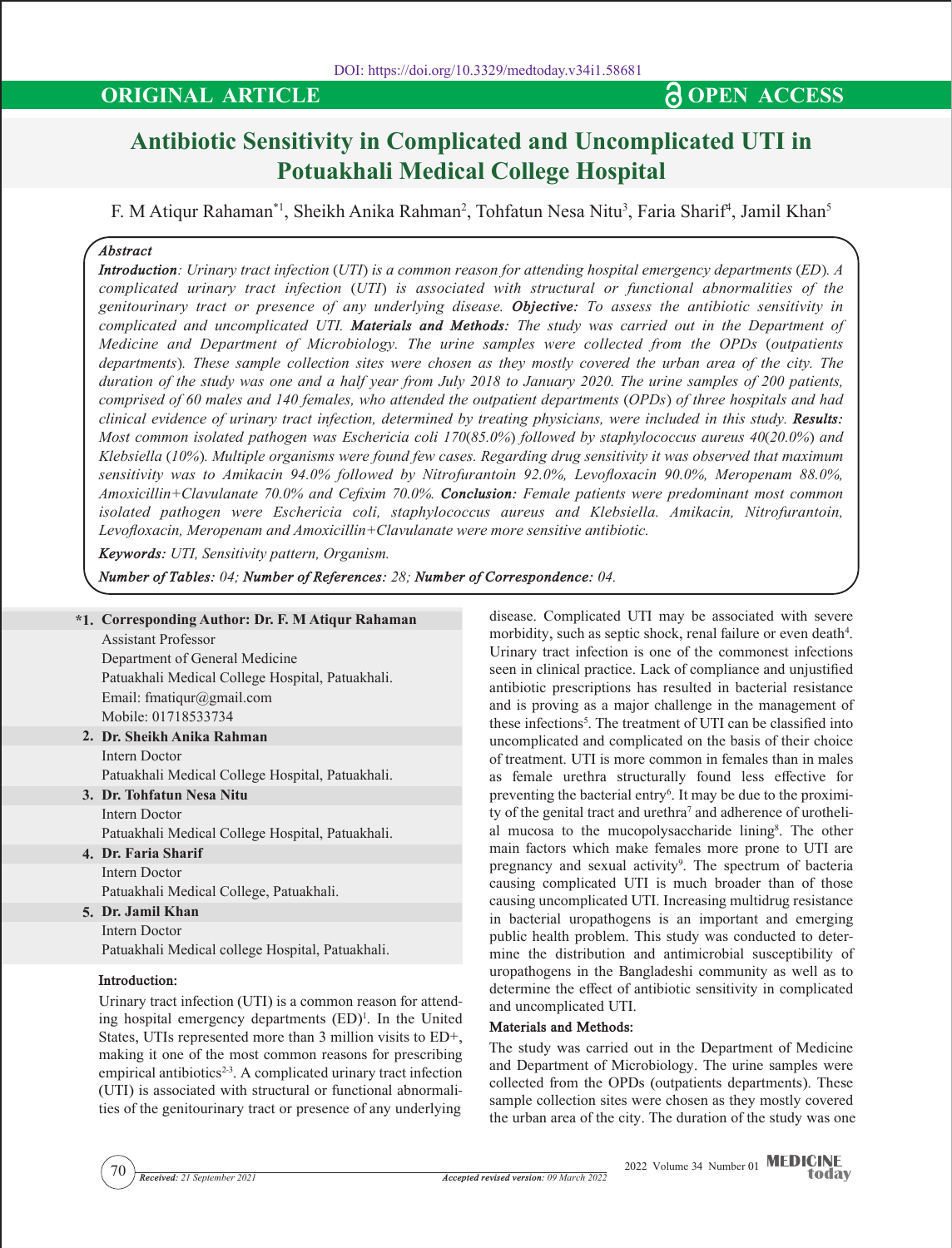and a half year from July 2018 to January 2020. The urine samples of 200 patients, comprised of 60 males and 140 females, who attended the outpatient departments (OPDs) of three hospitals and had clinical evidence of urinary tract infection, determined by treating physicians, were included in this study. The age of patients included in the study ranged from 15 to  $\geq 60$  years. Patients with history of hospital admission a week before their presentation in OPDs were excluded from the study to rule out hospital-acquired infections. The patients on antibiotic therapy were also excluded from the study. Clean catch midstream urine was collected from each patient into a 20mL calibrated sterile screw-capped universal container which was distributed to the patients. The specimens were labeled, transported to the laboratory, and analyzed within 6 hours. In each container boric acid (0.2mg) was added to prevent the growth of bacteria in urine samples. All patients were well instructed on how to collect sample aseptically prior to sample collection to avoid contaminations from urethra. Verbal informed consent was obtained from all patients prior to specimen collection. The study was conducted after due ethical approval which was subjected to the hospital administrations. A calibrated loop method was used for the isolation of bacterial pathogens from urinary samples. A sterile 4.0mm platinum wired calibrated loop was used which delivered 0.001mL of urine. A loopful urine sample was plated on Cystine-Lactose-Electrolyte Deficient (CLED) agar, MacConkey agar, and blood agar medium (Hi Media Laboratories, Mumbai, India). The inoculated plates were incubated at 37°C for 24 h and for 48 h in negative cases. The number of isolated bacterial colonies was multiplied by 1000 for the estimation of bacterial load/mL of the urine sample. A specimen was considered positive for UTI if an organism was cultured at a concentration of  $\geq 105$  cfu/mL or when an organism was cultured at a concentration of 104 cfu/mL and >5 pus cells per high-power field were observed on microscopic examination of the urine. Identification of bacterial isolates was done on the basis of their cultural and biochemical characteristics. Gramnegative bacteria were identified by the standard biochemical tests and Gram positive microorganisms were identified with the corresponding laboratory tests: catalase, coagulase, and mannitol test for Staphylococcus aureus. Identified and pure isolates were maintained in nutrient agar slants and incubated at 37°C for 24 hrs. The isolates were subcultured periodically. Antibiotic Susceptibility Testing. Isolates were tested for antimicrobial susceptibility testing by the standard Kirby Multiple Antibiotic Resistance (MAR) Indexing. MAR index for an antibiotic = [number of antibiotics resistant to the isolates/(number of antibiotics  $\times$  Number of isolates)]. The number of MAR index for an antibiotic indicates its sensitivity and resistance. Antibiotic resistance increases with the increasing MAR values.

#### **Results:**

Out of 200 patients, majority 120 (60.0%) patients belonged to age group 15-60 years with mean age was  $52.7\pm13.5$  years. Female patients were predominant

140(70.0%) whereas male 60(30.0%). Male-female ratio was 1:2.3 (Table-I). Complicated UTI was found 40(20.0%) and uncomplicated was 160(80.0%) (Table-II). Most common isolated pathogen was Eschericia coli 170(85.0%) followed by staphylococcus aureus 40(20.0%) and Klebsiella (10%), Proteus (9%). Streptococcus (8%), Pseudomonas (7.5.0%). Multiple organisms was found few cases (Table-III). Regarding drug sensitivity it was observed that maximum sensitivity was to Amikacin 94.0% followed by Nitrofurantoin 92.0%, Levofloxacin 90.0%, Meropenam 88.0%, Amoxicillin+Clavulanate 70.0%, Cefixim 70.0%, Azithromycin 55.0%, Cefroxiam 50.0%, Cefuroxime 50.0%. Other results are depicted in the Table-IV.

**Table-I: Demographic characteristics of the study patients (n=200).**

| <b>Variables</b> | Frequency       | Percentage |
|------------------|-----------------|------------|
| Age (years)      |                 |            |
| <1.5             | 10              | 5.0        |
| $15-60$          | 120             | 60.0       |
| $>60$            | 70              | 35.0       |
| $Mean \pm SD$    | $52.7 \pm 13.5$ |            |
| <b>Sex</b>       |                 |            |
| Male             | 60              | 30.0       |
| Female           | 140             | 70.0       |

#### **Table-II: Pattern of UTI (n=200).**

| UTI               | Frequency | Percentage |
|-------------------|-----------|------------|
| Complicated UTI   | 40        | 20.0       |
| Uncomplicated UTI | 160       | 80.0       |

**Table-III: Distribution of the study patients by organism (n=200).**

| Organism                | Frequency | Percentage |
|-------------------------|-----------|------------|
| E. coli                 | 170       | 85.00      |
| Staphylococcus aureus   | 40        | 20.00      |
| Klebsiella pneumonia    | 20        | 10.00      |
| Proteus                 | 18        | 9.00       |
| Streptococcus pneumonia | 16        | 8.00       |
| Pseudomonas             | 15        | 7.50       |

|                      | Table-IV: Distribution of the study patients by drug |  |  |  |
|----------------------|------------------------------------------------------|--|--|--|
| sensitivity (n=200). |                                                      |  |  |  |

| Drug sensitivity        | Frequency | Percentage |  |  |
|-------------------------|-----------|------------|--|--|
| Amikacin                | 188       | 94.0       |  |  |
| Nitrofurantoin          | 184       | 92.0       |  |  |
| Levofloxacin            | 180       | 90.0       |  |  |
| Meropenam               | 176       | 88.0       |  |  |
| Cefroxiam               | 100       | 50.0       |  |  |
| Amoxicillin             | 90        | 45.0       |  |  |
| Amoxicillin+Clavulanate | 140       | 70.0       |  |  |
| Cefuroxime              | 100       | 50.0       |  |  |
| Cefixim                 | 140       | 70.0       |  |  |
| Azithromycin            | 110       | 55.0       |  |  |
| Flucloxacilline         | 50        | 25.0       |  |  |
|                         |           |            |  |  |

#### **Discussion:**

In this study observed that the majority 120(60.0%) patients belonged to age group 15-60 years with mean age was  $52.7 \pm 13.5$  years. Kidwai et al.<sup>5</sup> reported that the mean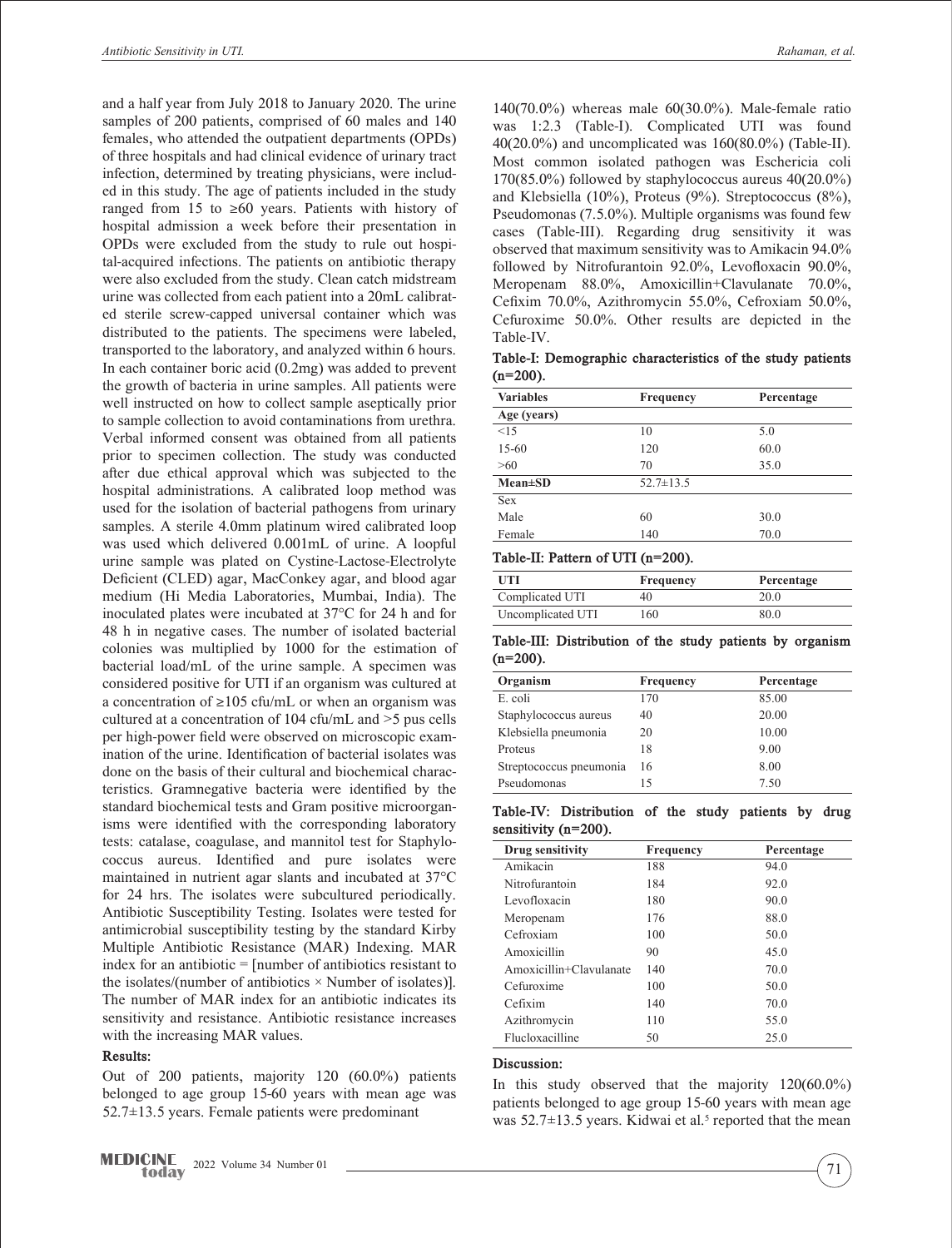age was  $48.5 \pm 12$  years.  $83(45.6\%)$  patients were between 45-60 years. In study of Prakash et al.<sup>10</sup> reported the highest susceptible age group of patients to UTI was ≥48 years (63.51%) followed by 26–36 years (58.11%), 15– 25 years (54.55%), and 37–47 years (39.19%). In another study differs from the other studies done in Kuwait<sup>11</sup> and Nigeria<sup>12</sup> in which the highest incidence of UTI was recorded among the age group 20 to 50 years (63.4 and 74.7%, resp.) and lowest among the age group >50 years (13.3 and 10.3%, resp.). However, their results agree with the study done in Japan with a 20-year period in which a trend of increasing complicated UTI was reported in elderly patients<sup>13</sup>.

In current study observed female patients were predominant 140(70.0%) whereas male 60(30.0%). Male-female ratio was 1:2.3. Similar study was found Kidwai et al.<sup>5</sup> reported Male to Female ratio is 1: 2 (n=58/126). In another study showed a high prevalence of UTI in females (73.57%) than in males (35.14%) which correlates with other findings which revealed that the frequency of UTI is greater in females as compared to males $14-15$ . The reason behind this high prevalence of UTI in females is due to close proximity of the urethral meatus to the anus, shorter urethra, sexual intercourse, incontinence, and bad toilet<sup>16-17</sup>. In present study revealed most common isolated pathogen was Eschericia coli 170(85.0%) followed by staphylococcus aureus 40(20.0%) and Klebsiella, Proteus. Streptococcus, Pseudomonas  $20(10.0\%)$ . Kidwai et al.<sup>5</sup> study also agreement with our observation they showed most common isolated pathogen was Eschericia coli 108(59%) followed by staphylococcus aureus 30(16.4%) and Klebsiella 20(11%). Etiology of UTI shows a diverse group of uropathogens of which the commonest pathogen invovled is E.Coli, a gram –ve facultative anaerobe responsible for 80% of UTI cases in women aged 18 39 years, followed by Staphylococcus saprophyticus and the less common Klebsiella, Enterobacter, Serratia, Proteus, Pseudomonas and Enterococcus<sup>18</sup>. Prakash and Saxena<sup>10</sup> study observed total of 155 bacterial uropathogens comprised of 140 (90.32%) Gram negative and 15 (9.68%) Gram positive were isolated from positive urine samples. Escherichia coli was found the dominant bacteria among all isolated uropathogens with the prevalence rate of 42.58%. The second most prevalent isolate was Klebsiella pneumoniae (18.71%) followed by Pseudomonas aeruginosa (12.90%), Staphylococcus aureus (9.68%), Proteus spp. (9.03%), and Enterobacter spp. (7.10%). There was no statistically significant variation  $(P > 0.05)$  was found among the isolates. These findings were not correlate with other reports in which P. aeruginosa was reported as the second most common bacterial isolate in UTI studies in India19 and Lafia, Nigeria<sup>20</sup>; however, these results correlates with others in which Klebsiella spp. was reported as the second most frequently isolated organism in UTI21-22. Regarding drug sensitivity it was observed that maximum sensitivity was to Amikacin 94.0% followed by Nitrofurantoin 92.0%, Levofloxacin 90.0%, Meropenam 88.0%, Amoxicilline+

Clavulanate 70.0%, Cefixim 70.0%, Azithromycin 55.0%, Cefroxiam 50.0%, Cefuroxime 50.0%. In Kidwai et al.5 study, E Coli showed the highest sensitivity to imipenem 93% followed by amikacin 78%, tazobactam 69%, fosfomycin 60% and nitrofurantoin 59%, interestingly the floxacin group showed only 26-28% sensitivity, also including was cefixime 25% and augmentine 22%, which explains the failure of response to treatment on empirical basis. Fosfomycin 59% was the other oral antibiotic which has shown some sensitivity. Klebsiella had also shown similar pattern of sensitivity only the percentages are lower when considering imipenem 85%, amikacin 70% and tazobactam 70%. Response to floxacin group was better than E.coli although not satisfactory, being the most sensitive to Levofloxacin 54% then ciprofloxacin 40%, ofloxacin 40% and only 20% to moxifloxacin. In the cephalosporin group Klebsiella had shown maximum sensitivity to cefuroxime 50%. About 53% were sensitive to fosfomycin and only 25% to nitrofurantoin unlike E.coli. Staphylococcus Aureus sensitivity to antibiotics was better than E.coli and Klebsiella. Maximum sensitivity was to imipenem 97%, Tazobactam 87%, Nitrofurantoin 86% and Augmentine 77% followed by cefotaxime 74%, Amikacin 71% and cefuroxime 71%. 65% were sensitive to fosfomycin. Most of the subjects were not literate with unsatisfactory hygiene and although the method of collection was explained specifically the possibility of contamination cannot be ruled out. Another study conducted in India proved that the hospital acquired E.coli in UTI was more aggressive and difficult to control needing at least one IV antibiotic preferably cephalosporin along with an oral antibiotic when compared with community acquired E.coli, again endorsing the prevalence of resistance in UTI needing inpatient treatment<sup>12</sup>. Shifali and Gupta in their study done on females proved maximal susceptibility pattern of pathogens predominantly to Amikacin and Nitrofurantoin favouring our results $23$ . These antibiotic susceptibility results correlate with other studies<sup>24-25</sup>. Another study conducted in India showed that meropenem was highly sensitive against Gram negative bacilli whereas cephalosporin showed highest resistance against gram negative rods<sup>26</sup>. In other study, meropenem and imipenem were found to be 98% and 100% sensitive, respectively, against highly resistant gram negative bacilli27. Astudy done inKing FahdHospital, Saudi Arabia showed that meropenem was 95.8% sensitive followed by amikacin (93.7%) and imipenem (91.71%) against extended spectrum  $\beta$  lactamase producing E. coli <sup>28</sup>.

#### **Conclusion:**

Female patients were predominant most common isolated pathogen were Eschericia coli, staphylococcus aureus and Klebsiella. Amikacin, Nitrofurantoin, Levofloxacin, Meropenam and Amoxicillin+ Clavulanate were more sensitive antibiotic. Several antibiotics and combination therapies have proven to be effective in treating complicated UTI.

**Conflict of Interest:** None.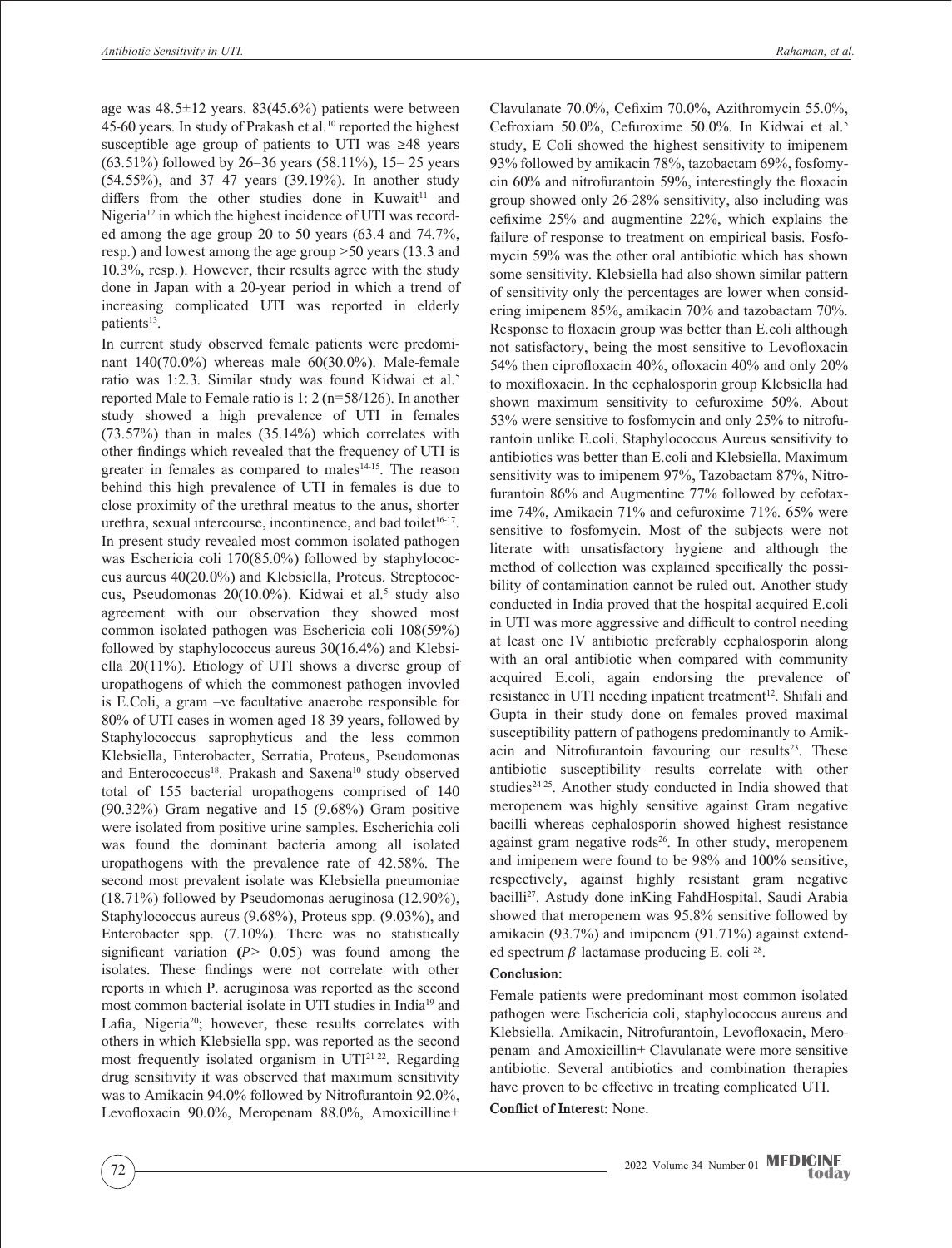#### **Acknowledgement:**

This is my great pleasure to express profound gratitude to Medicine Today.

### **References:**

1. Long B, Koyfman A. The emergency department diagnosis and management of urinary tract infection. Emergency Medicine Clinics. 2018 Nov 1; 36(4):685-710.

https://doi.org/10.1016/j.emc.2018.06.003

#### PMid:30296999

2. De Zárate MM, Del Castillo JG, Jimenez AJ, Salmerón PP, Roca FL, Tey JG, et al. Estudio INFURG-SEMES: epidemiologia de las infecciones atendidas en los servicios de urgencias hospitalarios y evolución durante la última decada. Emergencias. 2013; 25: 368-78.

3. May L, Mullins P, Pines J. Demographic and treatment patterns for infections in ambulatory settings in the United States, 2006‐2010. Academic Emergency Medicine. 2014 ;21(1):17-24.

https://doi.org/10.1111/acem.12287

PMid:24552520 PMCid:PMC3930926

4. Ong LT. Antibiotics for complicated urinary tract infection and acute pyelonephritis: A systematic review. World Journal of Clinical Infectious Diseases. 2020; 10(3):33-41.

https://doi.org/10.5495/wjcid.v10.i3.33

5. Kidwai SS, Nageen A, Ghaznavi S, Bashir F, Ara J. Antibiotic susceptibility in commonly isolated pathogens from urinary tract infection in a cohort of subjects from low socioeconomic strata. Pakistan journal of medical sciences. 2017; 33(2):254.

https://doi.org/10.12669/pjms.332.11569

PMid:28523017 PMCid:PMC5432684

6. Warren JW, Abrutyn E, Hebel JR, Johnson JR, Schaeffer AJ, Stamm WE. Guidelines for antimicrobial treatment of uncomplicated acute bacterial cystitis and acute pyelonephritis in women. Clinical Infectious Diseases. 1999;29(4):745-59.

https://doi.org/10.1086/520427

PMid:10589881

7. Schaeffer AJ, Rajan N, Cao Q, Anderson BE, Pruden DL, Sensibar J, et al. Host pathogenesis in urinary tract infections. International journal of antimicrobial agents. 2001;17(4):245-51.

https://doi.org/10.1016/S0924-8579(01)00302-8

8. Akortha EE, Ibadin OK. Incidence and antibiotic susceptibility pattern of Staphylococcus aureus amongst patients with urinary tract infection (UTI) in UBTH Benin City, Nigeria. African Journal of Biotechnology. 2008;7(11).

https://doi.org/10.5897/AJB08.176

9. Arul KC AP, Kumar KD, Vijayan M. A Cross Sectional Study on Distribution of Urinary Tract Infection and Their Antibiotic Utilisation Pattern in Kerala. International Journal of Research in Pharmaceutical and Biomedical Sciences. 2012; 3(3): 1125-1130.

10. Prakash D and Saxena RS. Distribution and Antimicrobial Susceptibility Pattern of Bacterial Pathogens Causing Urinary Tract Infection in Urban Community of Meerut City, India. Hindawi Publishing Corporation ISRN Microbiology. 2013; Article ID 749629, 13 pages.

https://doi.org/10.1155/2013/749629

PMid:24288649 PMCid:PMC3830820

11. Dimitrov TS, Udo EE, Emara M, Awni F, Passadilla R. Etiology and antibiotic susceptibility patterns of community-acquired urinary tract infections in a Kuwait hospital. Medical principles and Practice. 2004; 13(6):334-9.

https://doi.org/10.1159/000080470

PMid:15467308

12. Omigie O, Okoror L, Umolu P, Ikuuh G. Increasing resistance to quinolones: A four-year prospective study of urinary tract infection pathogens. International journal of general medicine. 2009; 2:171.

https://doi.org/10.2147/IJGM.S2641

PMid:20360901 PMCid:PMC2840567

13. Shigemura K, Tanaka K, Okada H, Nakano Y, Kinoshita S, Gotoh A, et al. Pathogen occurrence and antimicrobial susceptibility of urinary tract infection cases during a 20-year period (1983-2002) at a single institution in Japan. Japanese journal of infectious diseases. 2005; 58(5):303.

14. Oladeinde BH, Omoregie R, Olley M, Anunibe JA. Urinary tract infection in a rural community of Nigeria. North American journal of medical sciences. 2011; 3(2):75.

https://doi.org/10.4297/najms.2011.375

PMid:22540069 PMCid:PMC3336890

15. Sood S, Gupta R. Antibiotic resistance pattern of community acquired uropathogens at a tertiary care hospital in Jaipur, Rajasthan. Indian journal of community medicine: official publication of Indian Association of Preventive & Social Medicine. 2012; 37(1):39.

https://doi.org/10.4103/0970-0218.94023

PMid:22529539 PMCid:PMC3326806

16. Ochei J, Kolhatkar A. Diagnosis of infection by specific anatomic sites/antimicrobial susceptibility tests. Medical Laboratory Science Theory and Practicereprint. 2007; 6:615-43.

17. Aiyegoro OA, Igbinosa OO, Ogunmwonyi IN, Odjadjare EE, Igbinosa OE, Okoh AI. Incidence of urinary tract infections (UTI) among children and adolescents in Ile-Ife, Nigeria. African Journal of Microbiology Research. 2007; 31;1(2):13-9.

18. Pallett A, Hand K. Complicated urinary tract infections: practical solutions for the treatment of multiresistant Gram-negative bacteria. Journal of antimicrobial chemotherapy. 2010; 65(suppl\_3):iii25-33.

https://doi.org/10.1093/jac/dkq298

#### PMid:20876625

19. Tambekar DH, Dhanorkar DV, Gulhane SR, Khandel-